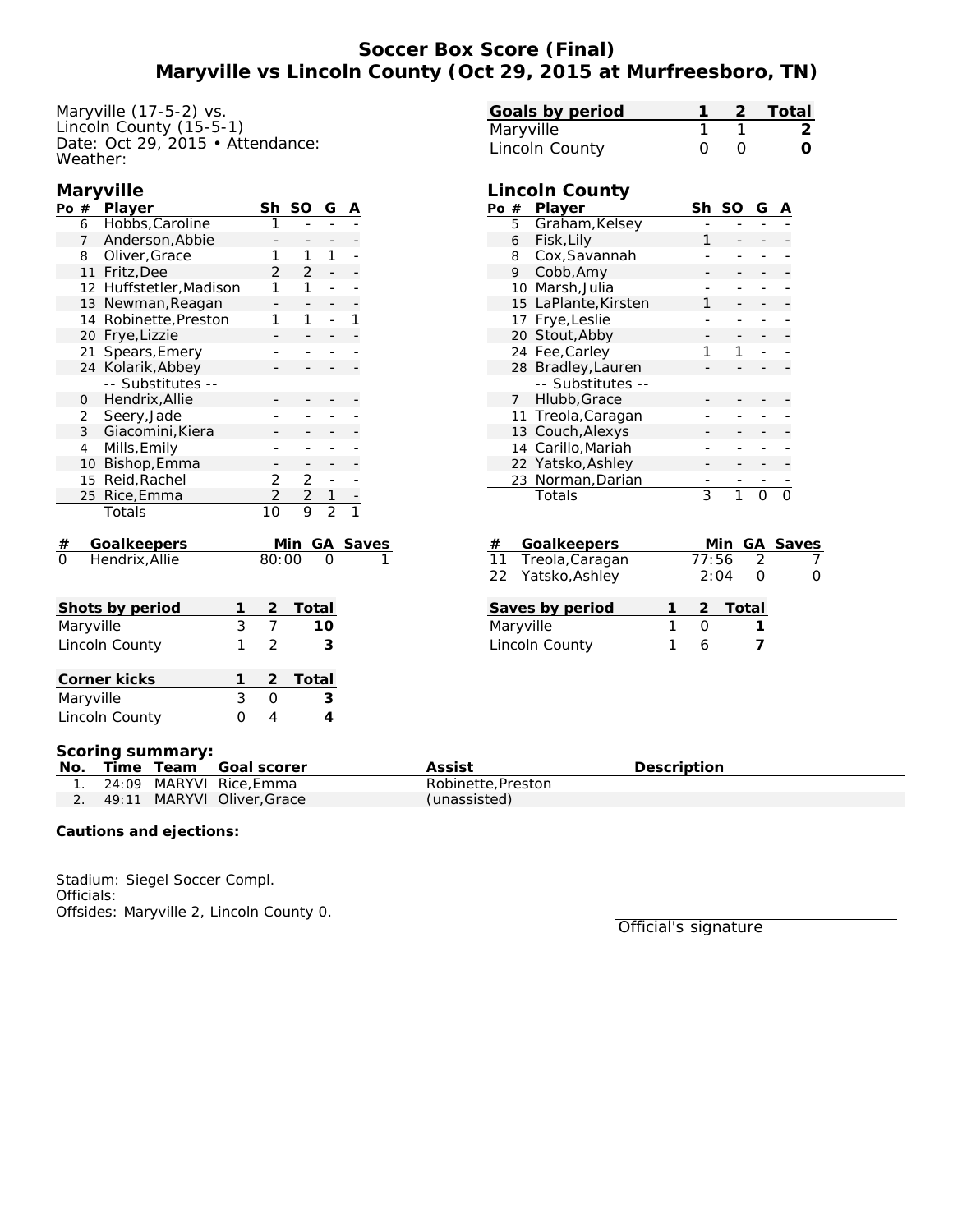# **Play-by-Play Summary (1st period) Maryville vs Lincoln County (Oct 29, 2015 at Murfreesboro, TN)**

**Maryville Starters:**

- 6 Hobbs,Caroline
- 7 Anderson,Abbie
- 8 Oliver,Grace
- 11 Fritz,Dee
- 12 Huffstetler,Madison
- 13 Newman,Reagan
- 14 Robinette,Preston
- 20 Frye,Lizzie
- 21 Spears,Emery
- 24 Kolarik,Abbey

### **Lincoln County Starters:**

- 5 Graham,Kelsey 6 Fisk,Lily
- 8 Cox,Savannah
- 9 Cobb,Amy
- 10 Marsh,Julia
- 15 LaPlante,Kirsten
- 17 Frye,Leslie
- 20 Stout,Abby
- 24 Fee,Carley
- 28 Bradley,Lauren

- 00:00 Hendrix,Allie at goalie for Maryville.
- 00:00 Treola,Caragan at goalie for Lincoln County. Foul on Maryville.
- 06:28 Offside against Maryville.
- 08:44 Shot by MARYVILL Fritz,Dee, SAVE Treola,Caragan. Foul on Maryville.
- 13:29 Offside against Maryville. Foul on Maryville.
- 14:56 MARYVILL substitution: Reid,Rachel for Newman,Reagan.
- 16:58 Shot by MARYVILL Hobbs,Caroline WIDE.
- 17:26 Yatsko,Ashley at goalie for Lincoln County.
- 17:39 MARYVILL substitution: Rice,Emma for Oliver,Grace.
- 19:30 Treola,Caragan at goalie for Lincoln County.
- 21:27 MARYVILL substitution: Newman,Reagan for Huffstetler,Madison.
- 22:28 Corner kick by MARYVILL Kolarik,Abbey [22:28].
- 24:09 GOAL by MARYVILL Rice,Emma (FIRST GOAL), Assist by Robinette,Preston.

#### **MARYVILLE 1, LINCOLN COUNTY 0**

- \*
- 26:09 MARYVILL substitution: Fritz,Dee for Giacomini,Kiera. Foul on Lincoln County.
- 31:34 Shot by LINCOLN Fee,Carley, SAVE Hendrix,Allie.
- 31:59 Corner kick by MARYVILL Kolarik,Abbey [31:59]. Foul on Maryville.
- 34:21 LINCOLN substitution: Marsh,Julia for Couch,Alexys.
- 34:58 MARYVILL substitution: Hobbs,Caroline for Reid,Rachel.
- 34:58 MARYVILL substitution: Huffstetler,Madison for Newman,Reagan.
- 37:55 Corner kick by MARYVILL Kolarik,Abbey [37:55].